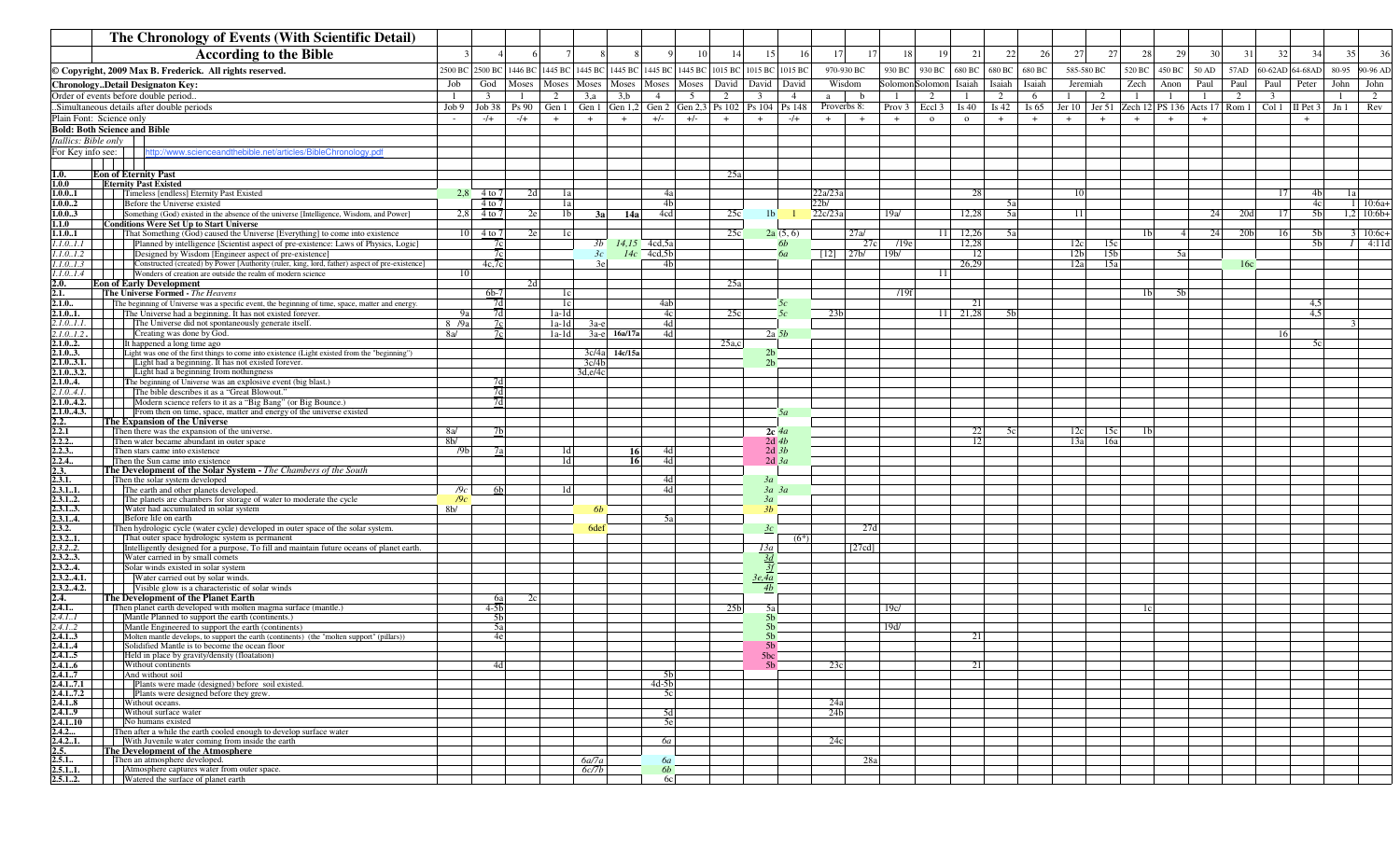| The Chronology of Events (With Scientific Detail)                                                                                                                                    |         |                       |                |                 |                 |                  |                |       |                                           |                        |                |                              |                          |        |                                                          |                |                |                 |                 |        |                              |                   |      |      |                                           |       |          |
|--------------------------------------------------------------------------------------------------------------------------------------------------------------------------------------|---------|-----------------------|----------------|-----------------|-----------------|------------------|----------------|-------|-------------------------------------------|------------------------|----------------|------------------------------|--------------------------|--------|----------------------------------------------------------|----------------|----------------|-----------------|-----------------|--------|------------------------------|-------------------|------|------|-------------------------------------------|-------|----------|
| <b>According to the Bible</b>                                                                                                                                                        |         |                       |                |                 |                 |                  |                | 10    | 14                                        | 15                     | <sup>16</sup>  | 17                           | 18<br>17                 |        | 19                                                       | 21             | 22             | 27<br>26        | 27              | 28     | 29                           | 30                | 31   | 32   | 34                                        | 35    | 36       |
| © Copyright, 2009 Max B. Frederick. All rights reserved.                                                                                                                             | 2500 BC | 2500 BC               |                | 1446 BC 1445 BC | 1445 BC         | 1445 BC          |                |       | 1445 BC 1445 BC 1015 BC 1015 BC           |                        | 1015 BC        | 970-930 BC                   | 930 BC                   | 930 BC | 680 BC                                                   | 680 BC         | 680 BC         |                 | 585-580 BC      | 520 BC | 450 BC                       | 50 AD             | 57AD |      | 60-62AD 64-68AD                           | 80-95 | 90-96 AD |
| ChronologyDetail Designaton Key:                                                                                                                                                     | Job     | God                   | Moses          | Moses           | Moses           | Moses            | Moses          | Moses | David                                     | David                  | David          | Wisdom                       | Solomon Solomon          |        | Isaiah                                                   | Isaiah         | Isaiah         |                 | Jeremiah        | Zech   | Anon                         | Paul              | Paul | Paul | Peter                                     | John  | John     |
| Order of events before double period.                                                                                                                                                |         | -3                    |                | 2               | 3,a             | 3,b              | $\overline{4}$ | - 5   | 2                                         | 3                      | $\overline{4}$ | b<br>a                       | - 1                      |        | 2<br>-1                                                  | 2              | 6              |                 | -2              | - 1    |                              |                   | 2    | 3    |                                           |       | 2        |
| Simultaneous details after double periods<br>Plain Font: Science only                                                                                                                | Job 9   | Job 38<br>$-/+$       | Ps 90<br>$-/+$ | Gen 1<br>$+$    | Gen 1<br>$+$    | Gen $1,2$<br>$+$ | $+/-$          | $+/-$ | Gen 2 Gen 2,3 Ps 102 Ps 104 Ps 148<br>$+$ | $+$                    | $-/+$          | Proverbs 8:<br>$^{+}$<br>$+$ | Prov <sub>3</sub><br>$+$ |        | Eccl <sub>3</sub><br>Is $40$<br>$\mathbf{o}$<br>$\Omega$ | Is $42$<br>$+$ | Is $65$<br>$+$ | $+$             |                 | $+$    | Jer 10 Jer 51 Zech 12 PS 136 | Acts 17<br>$^{+}$ |      |      | Rom $1 \mid$ Col $1 \mid$ II Pet 3<br>$+$ | Jn1   | Rev      |
| 2.6.<br>The Development of the Oceans - The Deep                                                                                                                                     |         |                       |                |                 |                 |                  |                |       |                                           |                        |                |                              |                          |        |                                                          |                |                |                 |                 |        |                              |                   |      |      |                                           |       |          |
| 2.6.1.<br>Then the atmosphere captured (separated, set apart) water from outer space.                                                                                                |         |                       |                |                 | 6d,7b           |                  |                |       |                                           |                        |                |                              |                          |        |                                                          |                |                |                 |                 |        |                              |                   |      |      |                                           |       |          |
| 2.6.11<br>Adding to original juvenile water<br>2.6.12<br>Filling the oceans                                                                                                          |         |                       |                |                 | 6cd/7bc         |                  |                |       |                                           |                        |                | 28b<br>28c                   |                          |        |                                                          |                |                |                 |                 |        |                              |                   |      |      |                                           |       |          |
| Separating (extracting) water below the atmosphere (oceans)<br>2.6.13                                                                                                                |         |                       |                |                 | 6d/7c           |                  |                |       |                                           |                        |                |                              |                          |        |                                                          |                |                |                 |                 |        |                              |                   |      |      |                                           |       |          |
| (direction of separation (extraction) was from above to below)<br>2.6.14<br>2.6.15<br>from water above the atmosphere (small comets.)                                                |         |                       |                |                 | 6e/7d<br>6f/7e  |                  |                |       |                                           |                        |                |                              |                          |        |                                                          |                |                |                 |                 |        |                              |                   |      |      |                                           |       |          |
| 2.6.2<br>Then the earth was covered by the oceans,                                                                                                                                   |         | 8a                    |                |                 | 7f/9a           |                  |                |       |                                           | 6a                     |                |                              |                          |        |                                                          |                |                |                 |                 |        |                              |                   |      |      | 5d,e                                      |       |          |
| 2.6.21.<br>Solidified mantle became ocean floor<br>2.6.22.<br>Intelligence existed prior to this                                                                                     |         |                       |                |                 |                 |                  |                |       |                                           | 6а                     |                |                              |                          |        |                                                          |                |                |                 |                 |        |                              |                   |      |      |                                           |       |          |
| 2.6.23.<br>Engineering existed prior to this                                                                                                                                         |         |                       |                |                 |                 |                  |                |       |                                           |                        |                |                              |                          |        |                                                          |                |                |                 |                 |        |                              |                   |      |      |                                           |       |          |
| 2.6.24.<br>No continents existed at this time.                                                                                                                                       |         | 4d.8a                 |                | $2a-d$          | 9a.b            |                  |                |       |                                           | <b>6b</b>              |                |                              |                          |        |                                                          |                |                |                 |                 |        |                              |                   |      |      | 5d,e                                      |       |          |
| 3.0.<br>Eon of Preparation For Complex Life / Ecology - The World<br>3.1.<br><b>The Emergence of the Continents</b> - The Earth (Land)                                               | 5to7    | $8a-11$               |                | $2b$ $1e,2ab$   |                 |                  |                |       | 25c                                       |                        |                |                              |                          |        |                                                          |                | 5d             |                 |                 |        | 1c<br>-6                     | 24                |      |      |                                           |       |          |
| Then catastrophic event(s) occurred (Mantle overturn event(s))<br>3.1.1.                                                                                                             | -5      | $8a-11$               |                | 2cdef           |                 |                  |                |       |                                           | 7a/7c                  |                |                              | 29a                      |        |                                                          |                |                |                 |                 |        |                              |                   |      |      | 5d,e                                      |       |          |
| Sea level established relative to continents (Sea held back)<br>3.1.11.<br>3.1.12.<br>Continents (land) emerged ("brake forth", "issued out")                                        | 6а      | 8a<br>8b,c            |                |                 |                 |                  |                |       |                                           | 7b/7d                  |                |                              |                          |        |                                                          |                |                |                 |                 |        |                              |                   |      |      | 5d<br>5d                                  |       | 10:6c    |
| <b>Storm Clouds</b><br>3.1.13.                                                                                                                                                       |         | <sub>9a</sub>         |                | 2cdef           |                 |                  |                |       |                                           |                        |                |                              |                          |        |                                                          |                |                |                 |                 |        |                              |                   |      |      |                                           |       |          |
| Darkness (debris in atmosphere)<br>3.1.14.<br>Tectonic Activity: Rapid subduction (breaking of tectonic plate?)<br>3.1.15.                                                           | 6b      | 9 <sub>b</sub><br>10a |                | 2c              |                 |                  |                |       |                                           |                        |                |                              |                          |        |                                                          |                |                |                 |                 |        |                              |                   |      |      |                                           |       |          |
| 3.1.2<br>Then Continents began to emerge                                                                                                                                             |         | 10 <sub>b</sub>       |                |                 |                 |                  |                |       |                                           | 7 <sub>b</sub> /7d     |                |                              |                          |        |                                                          |                |                |                 |                 |        |                              |                   |      |      | 5d,e                                      |       |          |
| 3.1.3.<br>Then Continents established to be above sea level                                                                                                                          |         | $8a-11$               |                |                 | 9d/10a          |                  |                |       |                                           |                        |                | 29b                          |                          |        |                                                          |                |                |                 |                 |        |                              |                   |      |      | 5d,e<br>5e                                |       |          |
| 3.1.4<br>Then Continents surrounded by continuous ocean, not oceans surrounded by continuous continent<br>3.1.5<br>Then As continents grew there were episodes of mountain building, |         |                       |                |                 | 9c/10b          |                  |                |       |                                           | 7 <sub>b</sub> /7d     |                | 25a                          |                          |        |                                                          |                |                |                 |                 |        |                              |                   |      |      |                                           |       |          |
| 3.1.5.1<br>Mountains rose supported by floating on molten mantle (Isostatic Rebound)                                                                                                 |         | 11a                   | 2a             |                 |                 |                  |                |       |                                           | $8a$ $1c$              |                | 29c                          |                          |        |                                                          |                |                |                 |                 |        |                              |                   |      |      |                                           |       |          |
| 3.1.52.<br>Valleys fell<br>Isostatic balance developed<br>3.1.53                                                                                                                     |         | 11                    |                |                 |                 |                  |                |       |                                           | 8 <sub>b</sub><br>8c   |                | 25 <sub>b</sub>              |                          |        |                                                          |                |                |                 |                 |        |                              |                   |      |      |                                           |       |          |
| 3.2.<br><b>Cycles of Nature Established as the Basis of Enduring Ecology</b>                                                                                                         |         |                       |                |                 |                 |                  |                |       |                                           |                        |                |                              |                          |        |                                                          |                |                |                 |                 |        |                              |                   |      |      |                                           |       |          |
| 3.2.0.1<br>Then An era of equilibrium followed continent gathering and mountain building<br>3.2.1.<br>Lithologic Cycle - Periodic Mountain Building and Eroding                      |         |                       |                |                 |                 |                  |                |       |                                           | 9a                     |                |                              |                          |        |                                                          |                |                |                 |                 |        |                              |                   |      |      |                                           |       |          |
| Established continent maintaining mechanism (Lithologic Cycle)<br>3.2.1.1                                                                                                            |         |                       |                |                 |                 |                  |                |       |                                           | 9 <sub>h</sub>         |                |                              |                          |        |                                                          |                |                |                 |                 |        |                              |                   |      |      |                                           |       |          |
| 3.2.12<br>Soil profile formed<br>3.2.2.<br>Hydrologic Cycle - Evaporation/Condensation Transportation of Water                                                                       |         |                       |                |                 |                 |                  |                |       |                                           |                        |                | 26                           |                          |        |                                                          |                |                |                 |                 |        |                              |                   |      |      |                                           |       |          |
| 3.2.2.<br>Then The hydrologic cycle developed.                                                                                                                                       |         |                       |                |                 |                 |                  |                |       |                                           | 10                     |                |                              | $20a-d$                  |        |                                                          |                |                | 13 <sub>b</sub> | 16 <sub>b</sub> |        |                              |                   |      |      |                                           |       |          |
| According to pre-established laws of physics<br>3.2.2.1<br>Planned by Intelligence<br>3.2.21.1                                                                                       |         |                       |                |                 |                 |                  |                |       |                                           |                        |                |                              | 20a<br>20a               |        |                                                          |                |                | 13c             | 16c             |        |                              |                   |      |      |                                           |       |          |
| 3.2.21.2<br>Evaporation:                                                                                                                                                             |         |                       |                |                 |                 |                  |                |       |                                           |                        |                |                              | 20 <sub>b</sub>          |        |                                                          |                |                |                 |                 |        |                              |                   |      |      |                                           |       |          |
| 3.2.2.,1.2.1<br>From the ocean<br>3.2.21.3<br>Transportation;                                                                                                                        |         |                       |                |                 |                 |                  |                |       |                                           |                        |                |                              | 20 <sub>b</sub>          |        |                                                          |                |                |                 |                 |        |                              |                   |      |      |                                           |       |          |
| From ocean to land<br>3.2.21.3.1                                                                                                                                                     |         |                       |                |                 |                 |                  |                |       |                                           |                        |                |                              | $20b-d$<br>$20b-d$       |        |                                                          |                |                |                 |                 |        |                              |                   |      |      |                                           |       |          |
| 3.2.21.4<br>Condensation; dew, rain                                                                                                                                                  |         |                       |                |                 |                 |                  |                |       |                                           |                        |                |                              | 20cd                     |        |                                                          |                |                |                 |                 |        |                              |                   |      |      |                                           |       |          |
| 3.2.21.4.1<br>In the atmosphere;<br>3.2.21.5<br>Precipitation;                                                                                                                       |         |                       |                |                 |                 |                  |                |       |                                           |                        |                |                              | 20c<br>20d               |        |                                                          |                |                |                 |                 |        |                              |                   |      |      |                                           |       |          |
| Falls down,<br>3.2.21.5.1                                                                                                                                                            |         |                       |                |                 |                 |                  |                |       |                                           |                        |                |                              | 20d                      |        |                                                          |                |                |                 |                 |        |                              |                   |      |      |                                           |       |          |
| 3.2.2., 1.5.2<br>Over the land<br>3.2.22<br>Hydrologic Cycle for purpose of sustaining life                                                                                          |         |                       |                |                 |                 |                  |                |       |                                           | 11,12                  |                |                              | 20d                      |        |                                                          |                |                |                 |                 |        |                              |                   |      |      |                                           |       |          |
| 3.2.23<br>Sustained by water from the chambers. (incoming cosmic water)                                                                                                              |         |                       |                |                 |                 |                  |                |       |                                           | 13a                    |                |                              |                          |        |                                                          |                |                |                 |                 |        |                              |                   |      |      |                                           |       |          |
| Hydrologic Cycle maintained for Future Time<br>3.2.24<br>3.2.25.<br>Earth ready for life to begin,                                                                                   |         |                       |                |                 | 11 <sub>b</sub> |                  |                |       |                                           | 13a<br>13 <sub>b</sub> |                |                              | 31a                      |        |                                                          |                |                |                 |                 |        |                              |                   |      |      |                                           |       |          |
| 3.2.3.<br>Then Life begins on earth                                                                                                                                                  |         |                       |                |                 | 12a             |                  |                |       |                                           | 14a                    |                |                              |                          |        |                                                          |                |                |                 |                 |        |                              | 25                |      |      |                                           |       |          |
| 3.2.4.<br>Carbon Dioxide/Hydrocarbon Cycle-Food chain<br>Photosynthesis (Carbon Dioxide/Hydrocarbon cycle) developed<br>3.2.4.1                                                      |         |                       |                |                 | l 1c/12b        |                  |                |       |                                           | 14b/14c                |                |                              |                          |        |                                                          |                |                |                 |                 |        |                              |                   |      |      |                                           |       |          |
| 3.2.42<br>Photosynthesis becomes the basis of the food chain                                                                                                                         |         |                       |                |                 | l 1c/12b        |                  |                |       |                                           | 14c/14e                |                |                              |                          |        |                                                          |                |                |                 |                 |        |                              |                   |      |      |                                           |       |          |
| 3.2.43<br>The atmosphere became habitable by photosynthesis<br>Food Chain begins                                                                                                     |         |                       |                |                 |                 |                  |                |       |                                           |                        |                |                              | 31a                      |        |                                                          |                |                |                 |                 |        |                              |                   |      |      |                                           |       |          |
| 3.2.44<br>3.2.44.1<br>  Ultimate purpose of food chain is for sustaining human life.                                                                                                 |         |                       |                |                 |                 |                  |                |       |                                           | 14f                    |                |                              |                          |        |                                                          |                |                |                 |                 |        |                              |                   |      |      |                                           |       |          |
| 3.2.5.<br><b>Reproduction Cycle—Biogenesis</b>                                                                                                                                       |         |                       |                |                 |                 |                  |                |       |                                           |                        |                |                              |                          |        |                                                          |                |                |                 |                 |        |                              |                   |      |      |                                           |       |          |
| 3.2.5.1 Then Life became abundant on earth<br>$3.2.51.1$ . Plant biogenesis developed                                                                                                |         |                       |                |                 |                 | 11-19            |                |       |                                           | 16,17,18<br>16         |                |                              |                          |        |                                                          |                |                |                 |                 |        |                              |                   |      |      |                                           |       |          |
| 3.2.5.1.2. Animal biogenesis developed                                                                                                                                               |         |                       |                |                 |                 | 20-22            |                |       |                                           | 17,18                  |                |                              |                          |        |                                                          |                |                |                 |                 |        |                              |                   |      |      |                                           |       |          |
| <b>Chronobiology Cycles—Chronobiology Rhythms</b><br>3.2.6.<br><b>3.2.6.1.</b>     Lunar Cycle for Seasons                                                                           |         |                       |                |                 |                 | 14-18            |                |       |                                           | 19-23<br>19a           |                |                              |                          |        |                                                          |                |                |                 |                 |        |                              |                   |      |      |                                           |       |          |
| <b>3.2.6.2.</b> Circadian/Annual Cycles (Day/Night/Seasonal Patterns of Life Forms)                                                                                                  |         |                       |                |                 |                 | $14 - 18$        |                |       |                                           | 19b-23                 |                |                              |                          |        |                                                          |                |                |                 |                 |        |                              |                   |      |      |                                           |       |          |
| 3.2.7.<br>Food chain (Carbon Dioxide/Hydrocarbon cycle) fully developed<br>Mass Extinction/Sustained Ecology Cycle-Punctuated Equilibrium<br>3.2.8.                                  |         |                       |                |                 |                 | 29-30            |                |       |                                           | 21                     |                |                              |                          |        |                                                          |                |                |                 |                 |        |                              |                   |      |      | 5d,6                                      |       |          |
| 3.2.81.<br>    Ecology Destruction and Renewal Became Pattern of Existence                                                                                                           |         |                       |                |                 |                 |                  |                |       |                                           |                        |                |                              |                          |        |                                                          |                |                |                 |                 |        |                              |                   |      |      | 5 to 12                                   |       |          |
| $3.2.81.1.$ with mass extinction                                                                                                                                                     |         |                       |                |                 |                 |                  |                |       |                                           |                        |                |                              |                          |        |                                                          |                |                |                 |                 |        |                              |                   |      |      | -6                                        |       |          |
| <b>Eon of Complex Life Forms</b><br>4.0.                                                                                                                                             |         |                       |                |                 |                 |                  |                |       |                                           |                        |                |                              |                          |        |                                                          |                | 5el            |                 |                 |        |                              |                   |      |      | -6                                        |       |          |
| 4.1.<br><b>Peak of Habitability Sustained Ecology of Global Warming</b>                                                                                                              |         |                       |                |                 |                 |                  |                |       |                                           |                        |                |                              |                          |        |                                                          |                |                |                 |                 |        |                              |                   |      |      |                                           |       |          |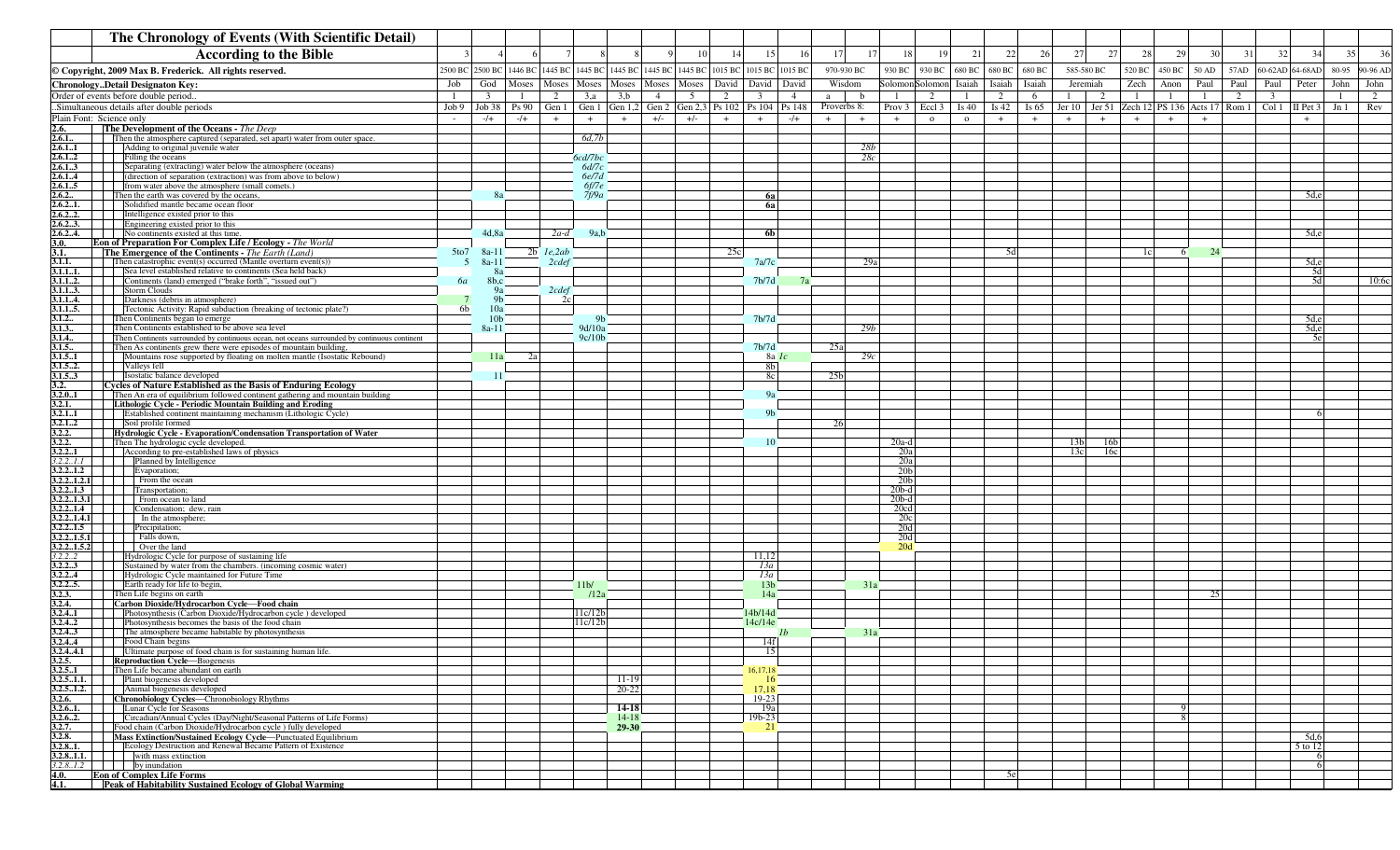|                             | The Chronology of Events (With Scientific Detail)                                                                                                            |                                |                         |         |                            |           |              |                                                  |                |             |        |                             |              |         |                                                                                 |            |          |        |       |            |                         |                                  |       |          |
|-----------------------------|--------------------------------------------------------------------------------------------------------------------------------------------------------------|--------------------------------|-------------------------|---------|----------------------------|-----------|--------------|--------------------------------------------------|----------------|-------------|--------|-----------------------------|--------------|---------|---------------------------------------------------------------------------------|------------|----------|--------|-------|------------|-------------------------|----------------------------------|-------|----------|
|                             | <b>According to the Bible</b>                                                                                                                                |                                |                         |         |                            |           | 10           | 14<br>15                                         | <sup>16</sup>  | 17<br>17    | 18     | 19                          | 21           | 22      | 27<br>26                                                                        |            | 27<br>28 | 29     | 30    | 31         | 32                      | 34                               | 35    | 36       |
|                             | © Copyright, 2009 Max B. Frederick. All rights reserved.                                                                                                     | 2500 BC 2500 BC                | 1446 BC 1445 BC 1445 BC |         | 1445 BC                    |           |              | 1445 BC 1445 BC 1015 BC 1015 BC 1015 BC          |                | 970-930 BC  | 930 BC | 930 BC                      | 680 BC       | 680 BC  | 680 BC                                                                          | 585-580 BC | 520 BC   | 450 BC | 50 AD | 57AD       |                         | 60-62AD 64-68AD                  | 80-95 | 90-96 AD |
|                             | <b>ChronologyDetail Designaton Key:</b>                                                                                                                      | Job<br>God                     | Moses<br>Moses          | Moses   | Moses                      | Moses     | Moses        | David<br>David                                   | David          | Wisdom      |        | Solomon Solomon             | Isaiah       | Ísaiah  | Isaiah                                                                          | Jeremiah   | Zech     | Anon   | Paul  | Paul       | Paul                    | Peter                            | John  | John     |
|                             | Order of events before double period.                                                                                                                        | $\overline{\mathbf{3}}$<br>- 1 | 2<br>-1                 | 3,a     | 3,b                        | 4         | 5            | 2<br>$\overline{\mathbf{3}}$                     | $\overline{4}$ | b<br>a      | -1     | 2                           | -1           | 2       | 6<br>1                                                                          | 2          | - 1      | -1     | -1    | 2          | $\overline{\mathbf{3}}$ |                                  | -1    | 2        |
|                             | Simultaneous details after double periods                                                                                                                    | $Job 9$ Job 38                 | $Ps 90$ Gen 1           |         |                            |           |              | Gen 1 Gen 1,2 Gen 2 Gen 2,3 Ps 102 Ps 104 Ps 148 |                | Proverbs 8: |        | Prov $3 \mid$ Eccl $3 \mid$ | Is $40$      | Is $42$ | Is 65   Jer 10   Jer 51   Zech 12   PS 136   Acts 17   Rom 1   Col 1   II Pet 3 |            |          |        |       |            |                         |                                  | Jn1   | Rev      |
| 4.1.1.                      | Plain Font: Science only<br>Era of sustained ecology.                                                                                                        | $-/+$                          | $-/+$<br>$+$            | $+$     | $+$                        | $+/-$     | $+/-$        | $+$<br>$+$<br>$24 - 28$                          | $-$ /+         | $+$<br>$+$  | $+$    | $\Omega$                    | $\mathbf{o}$ | $+$     | $+$<br>$+$                                                                      | $+$        | $+$      |        | $+$   |            |                         | $+$                              |       |          |
| 4.1.11.                     | The sea swarms with living creatures.                                                                                                                        |                                |                         |         | 20 <sub>b</sub>            |           |              | 25                                               |                |             |        |                             |              |         |                                                                                 |            |          |        |       |            |                         |                                  |       | 10:6d    |
| 4.1.2.                      | Then Plants with seeds developed.                                                                                                                            |                                |                         | 11d/12c |                            |           |              | (16)                                             |                |             |        |                             |              |         |                                                                                 |            |          |        |       |            |                         |                                  |       |          |
| 4.1.3.<br>4.1.30            | Era of Megafauna (Monsters)<br>First Appearance of dinosaurs and mammals.                                                                                    |                                |                         |         | 21a                        |           |              | 26                                               |                |             |        |                             |              |         |                                                                                 |            |          |        |       |            |                         |                                  |       |          |
| 4.1.30.1                    | Dinosaurs and mammals are genetically engineered.                                                                                                            |                                |                         |         | 21 <sub>b</sub>            |           |              |                                                  |                |             |        |                             |              |         |                                                                                 |            |          |        |       |            |                         |                                  |       |          |
| 4.1.31.                     | Megafauna (dinosaurs) thrive                                                                                                                                 |                                |                         |         |                            |           |              |                                                  |                |             |        |                             |              |         |                                                                                 |            |          |        |       |            |                         |                                  |       |          |
| 4.1.32.<br>4.1.33.          | Pinnacle of Nature/Creation<br>Sea monsters (Leviathan) thrive                                                                                               |                                |                         |         | 21,22                      |           |              |                                                  |                |             |        |                             |              |         |                                                                                 |            |          |        |       |            |                         |                                  |       |          |
| 4.1.34.                     | First birds appear                                                                                                                                           |                                |                         |         | 21 <sub>b</sub><br>20c,21d |           |              | 26<br>(17)                                       |                |             |        |                             |              |         |                                                                                 |            |          |        |       |            |                         |                                  |       |          |
| 4.1.35.                     | First Flowering (Seeding) Plants.                                                                                                                            |                                |                         | 11e,12e |                            |           |              |                                                  |                |             |        |                             |              |         |                                                                                 |            |          |        |       |            |                         |                                  |       |          |
| 4.1.36.                     | Ecology continues                                                                                                                                            |                                |                         | 11f/12g | 22 <sub>b</sub>            |           |              | 27,28                                            |                |             |        |                             |              |         |                                                                                 |            |          |        |       |            |                         |                                  |       |          |
| 4.2.<br>4.2.1.              | <b>Major Mass Extinction (Cretaceous/Cenozoic Boundary Event)</b><br>Major Mass extinction (Mantle turnover event Lithologic Cycle Turnover with extinction) |                                |                         |         | 23a                        |           |              | 29                                               | 8a             |             |        |                             |              |         |                                                                                 |            |          |        |       |            |                         |                                  |       |          |
| 4.2.11.                     | <b>Tectonic Activity End Cretaceous</b>                                                                                                                      |                                |                         |         |                            |           |              |                                                  | <b>8a</b>      |             |        |                             |              |         |                                                                                 |            |          |        |       |            |                         |                                  |       |          |
| 4.2.12.                     | Catastrophic event (great storm) (tidal waves)                                                                                                               |                                |                         |         |                            |           |              |                                                  | 80             |             |        |                             |              |         |                                                                                 |            |          |        |       |            |                         |                                  |       |          |
| 4.2.13.                     | Darkness (debris in atmosphere)<br>Breakup of continents (Mantle overturn event?)                                                                            |                                |                         |         |                            |           |              | $29a$<br>$29b$                                   |                |             |        |                             |              |         |                                                                                 |            |          |        |       |            |                         |                                  |       |          |
| $\frac{4.2.14.}{4.2.15.}$   | Great flood (breath taken away)                                                                                                                              |                                |                         |         |                            |           |              | 29c                                              | 8a             |             |        |                             |              |         |                                                                                 |            |          |        |       |            |                         |                                  |       |          |
| 4.2.16.                     | Extinction (death/dust)                                                                                                                                      |                                |                         |         |                            |           |              | 29d                                              | 8a             |             |        |                             |              |         |                                                                                 |            |          |        |       |            |                         |                                  |       |          |
| 4.2.17.<br>4.3.             | Isostatic rebound (mountain building episode)<br>Ecology Restored, less Global Warming, Rise of Mammals                                                      |                                |                         |         |                            |           |              |                                                  | 9a             |             |        |                             |              |         |                                                                                 |            |          |        |       |            |                         |                                  |       |          |
| 4.3.1.                      | Restoration of ecology - Renewest the face of the earth                                                                                                      |                                |                         |         | 24-27                      |           | $2:8-14$     | 30a                                              | 9h             |             |        |                             |              |         |                                                                                 |            |          |        |       |            |                         |                                  |       |          |
| 4.3.11.                     | New life forms Cycle Of Extinction & Renewal (Punctuated Equilibrium).                                                                                       |                                |                         |         | 24-27                      |           | 2:8a         | 30 <sub>b</sub>                                  | 10a            |             |        |                             |              |         |                                                                                 |            |          |        |       |            |                         |                                  |       |          |
| 4.3.12.<br>4.3.2.           | Spread over continents The far past of recent life.<br>Era of sustained (renewed) ecology.                                                                   |                                |                         |         | 24-27<br>24-27             |           | 2:8b<br>2:9a | 30c<br>31a                                       |                |             |        |                             |              |         |                                                                                 |            |          |        |       |            |                         |                                  |       |          |
| 4.3.21.                     | Mammals develop                                                                                                                                              |                                |                         |         | 24a/25a                    |           | 2:19         | (18)                                             | 10a            |             |        |                             |              |         |                                                                                 |            |          |        |       |            |                         |                                  |       |          |
| 4.3.22.                     | Forests and grasslands                                                                                                                                       |                                |                         |         |                            |           | 2:9b         |                                                  |                |             |        |                             |              |         |                                                                                 |            |          |        |       |            |                         |                                  |       |          |
| 4.3.23.<br>4.3.23.1.        | Human species appears on earth<br>Genetic Engineering of Human species                                                                                       |                                | 1 <sub>b</sub>          |         | 26a/27a<br>26a/27a         | 7al<br>7b | 2:15<br>2:22 |                                                  |                | -31         |        |                             |              | 5f      |                                                                                 |            |          | 1d     | 25    |            |                         |                                  |       |          |
| 4.3.24.                     | Man became a living soul                                                                                                                                     |                                |                         |         |                            | 7c        |              |                                                  |                |             |        |                             |              | 5α      |                                                                                 |            |          |        |       |            |                         |                                  |       |          |
| 4.3.25.                     | Tropical ecology with mild global warming                                                                                                                    |                                |                         |         |                            |           | 2:25         |                                                  |                |             |        |                             |              |         |                                                                                 |            |          |        |       |            |                         |                                  |       |          |
| 4.3.26.<br>4.4.             | Punctuated Equilibrium Continues<br><b>Another Mass Extinction (Miocene/Pliocene Boundary Event)</b>                                                         |                                |                         |         |                            |           |              | 31 <sub>b</sub>                                  |                |             |        |                             |              |         |                                                                                 |            |          |        |       |            |                         |                                  |       |          |
| 4.4.1.                      | End of Tropical Ecology - End of Garden of Eden                                                                                                              |                                |                         |         |                            |           |              |                                                  |                |             |        |                             |              |         |                                                                                 |            |          |        |       |            |                         |                                  |       |          |
| 4.4.11.                     | <b>Destruction of Habitat/Ecology event</b>                                                                                                                  |                                | 3a                      |         | 28a                        |           | $3:17 - 24$  | 32a                                              |                |             |        |                             |              |         |                                                                                 |            |          |        |       |            |                         | 6                                |       |          |
| 4.4.12.<br>4.4.13.          | Tectonic motion event<br>Volcanism event                                                                                                                     |                                |                         |         |                            |           |              | 32 <sub>b</sub><br>32c                           |                |             |        |                             |              |         |                                                                                 |            |          |        |       |            |                         |                                  |       |          |
|                             | <b>Ecology Restored, Global Cooling</b>                                                                                                                      |                                |                         |         |                            |           | 3:24         |                                                  |                |             |        |                             |              |         |                                                                                 |            |          |        |       |            |                         |                                  |       |          |
| $\frac{4.5.}{4.5.1.}$       | Era of restored ecology (Long time passes.)                                                                                                                  |                                | 3 <sub>b</sub>          |         |                            |           | $3:17-19$    | 33a                                              |                |             |        |                             |              |         |                                                                                 |            |          |        |       |            |                         |                                  |       |          |
| 4.5.11.                     | Climate turns colder and harsher - Global Cooling                                                                                                            |                                |                         |         |                            |           | 3:21<br>3:18 |                                                  |                |             |        |                             |              |         |                                                                                 |            |          |        |       |            |                         |                                  |       |          |
| 4.5.12.<br>4.5.13.          | Thorns and Thistles ecology (carbon starved ecology)<br>Expansion of humanity after habitat/ecology destruction - Replenish                                  |                                | 3h.                     |         | <b>28a</b>                 |           |              |                                                  |                |             |        |                             |              |         |                                                                                 |            |          |        |       |            |                         |                                  |       |          |
| 4.5.14.                     | Dedication of food chain                                                                                                                                     |                                |                         |         | 29,30                      |           |              |                                                  |                |             |        |                             |              |         |                                                                                 |            |          |        |       |            |                         |                                  |       |          |
| 4.5.15.<br>4.5.16.          | Photosynthesis is the basis of the food chain for all forms of life.<br>Pre-historic Past of Humanity                                                        |                                |                         |         | 29,30<br>28-30             |           |              |                                                  |                |             |        |                             |              |         |                                                                                 |            |          |        |       |            |                         |                                  |       |          |
| 4.5.17.                     | Rate of Extinction exceeds Rate of Speciation (Creation Complete)                                                                                            |                                |                         |         | 2:1a                       |           |              |                                                  |                |             |        |                             |              |         |                                                                                 |            |          |        |       |            |                         |                                  |       |          |
| 4.5.18.                     | Long Time Passes. Pleistocene                                                                                                                                |                                | Δ                       |         | 2:2a                       |           |              | 33 <sub>b</sub>                                  |                |             |        |                             |              |         |                                                                                 |            |          |        |       |            |                         | 8a                               |       |          |
| 4.5.19.<br>4.6.             | Rise of language and civilization<br><b>Another Mass Extinction (Pleistocene/Holocene Boundary Event)</b>                                                    |                                | $5a-c$                  |         |                            |           |              |                                                  |                |             |        |                             |              |         |                                                                                 |            |          |        |       |            |                         |                                  |       |          |
| 4.6.11.                     | Mass Extinction of Large Mammals                                                                                                                             |                                | $5a-c$                  |         |                            |           |              |                                                  |                |             |        |                             |              |         |                                                                                 |            |          |        |       |            |                         |                                  |       |          |
| 4.6.12.                     | $\parallel$ Mass Extinction was in form of a flood ( <i>Noah's</i> )                                                                                         |                                | 5 <sub>b</sub>          |         |                            |           |              |                                                  |                |             |        |                             |              |         |                                                                                 |            |          |        |       |            |                         | 6*                               |       |          |
| $\frac{4.7}{4.8}$<br>4.8.1. | <b>Ecology Restored/Epoch of Secular Human History</b><br>Era of restored ecology Proliferation of civilization after near extinction                        |                                | 5d<br>6a                |         |                            |           |              |                                                  |                |             |        |                             |              |         |                                                                                 |            |          |        |       |            |                         | $7a*8*$                          |       |          |
|                             | Beginning times/Current Era Boundary                                                                                                                         |                                |                         |         |                            |           |              |                                                  |                |             |        |                             |              |         |                                                                                 |            |          |        |       |            |                         |                                  |       |          |
| 4.8.2.                      | Living in Present                                                                                                                                            |                                |                         |         | 2:2                        |           |              |                                                  |                |             |        |                             |              |         |                                                                                 |            |          |        |       |            |                         |                                  |       |          |
|                             | <b>4.8.21.</b> $\parallel \parallel \parallel$ "End Times" Philosophy (false)                                                                                |                                |                         |         |                            |           |              |                                                  |                |             |        |                             |              |         |                                                                                 |            |          |        |       |            |                         |                                  |       |          |
|                             | <b>4.8.22.</b>   Uniformitarianism Philosophy (false)<br><b>4.8.2.3.</b> Logic of God, Laws of Physics (true)                                                |                                |                         |         |                            |           |              |                                                  |                |             |        |                             |              |         |                                                                                 |            |          |        |       | 21d<br>25a |                         | $\overline{4}$<br>7 <sub>b</sub> |       |          |
|                             | 4.8.24. Present time/Future time boundary                                                                                                                    |                                |                         |         |                            |           |              |                                                  |                |             |        |                             |              |         |                                                                                 |            |          |        |       |            |                         |                                  |       |          |
|                             | 4.8.3. Living In Future                                                                                                                                      |                                |                         |         | 2:2                        |           |              |                                                  | 12             |             |        |                             |              |         |                                                                                 |            |          |        |       |            |                         | 8,9                              |       |          |
| 4.9.                        | <b>4.8.3.1.</b> Time of Sustained Ecology.<br><b>End of Era of Complex Life Forms Event</b>                                                                  |                                | 6b<br>6c                |         | 2:2                        |           |              |                                                  |                |             |        |                             |              |         |                                                                                 |            |          |        |       |            |                         | 7d,8,89                          |       |          |
|                             | $4.9.11$ There will be an end.                                                                                                                               |                                | <b>6c</b>               |         |                            |           |              | 26a                                              |                |             |        | <b>111</b>                  | -28          |         |                                                                                 |            |          |        |       |            |                         |                                  |       | 10:6e    |
|                             | 4.9.12             A Future Mass Extinction – Great and Terrible Day of the Lord.                                                                            |                                | 7                       |         |                            |           |              | 35a<br>26d                                       |                |             |        |                             |              |         |                                                                                 |            |          |        | 31a   |            |                         | 7e, 10-12                        |       | 10:6e    |
| 5.0.                        | <b>Eon of Eternity Future</b><br>5.0.0.1. Judgment                                                                                                           |                                | 8,9                     |         |                            |           |              | 35 <sub>b</sub>                                  |                |             |        |                             |              |         |                                                                                 |            |          |        | 31a   |            |                         | 7f                               |       | 14:7a    |
|                             | 5.0.0.2. New Heaven & Earth.                                                                                                                                 |                                |                         |         |                            |           |              | 26e                                              |                |             |        |                             |              |         | 17                                                                              |            |          |        |       |            |                         | <sup>13</sup>                    |       | $21:1+$  |
|                             | 5.0.0.3.       Eternity Future Will Exist.                                                                                                                   |                                | 2d                      |         |                            |           |              | 27                                               | 13             |             |        |                             |              |         |                                                                                 |            |          |        | 31b   |            |                         | 18                               |       | $21:2+$  |